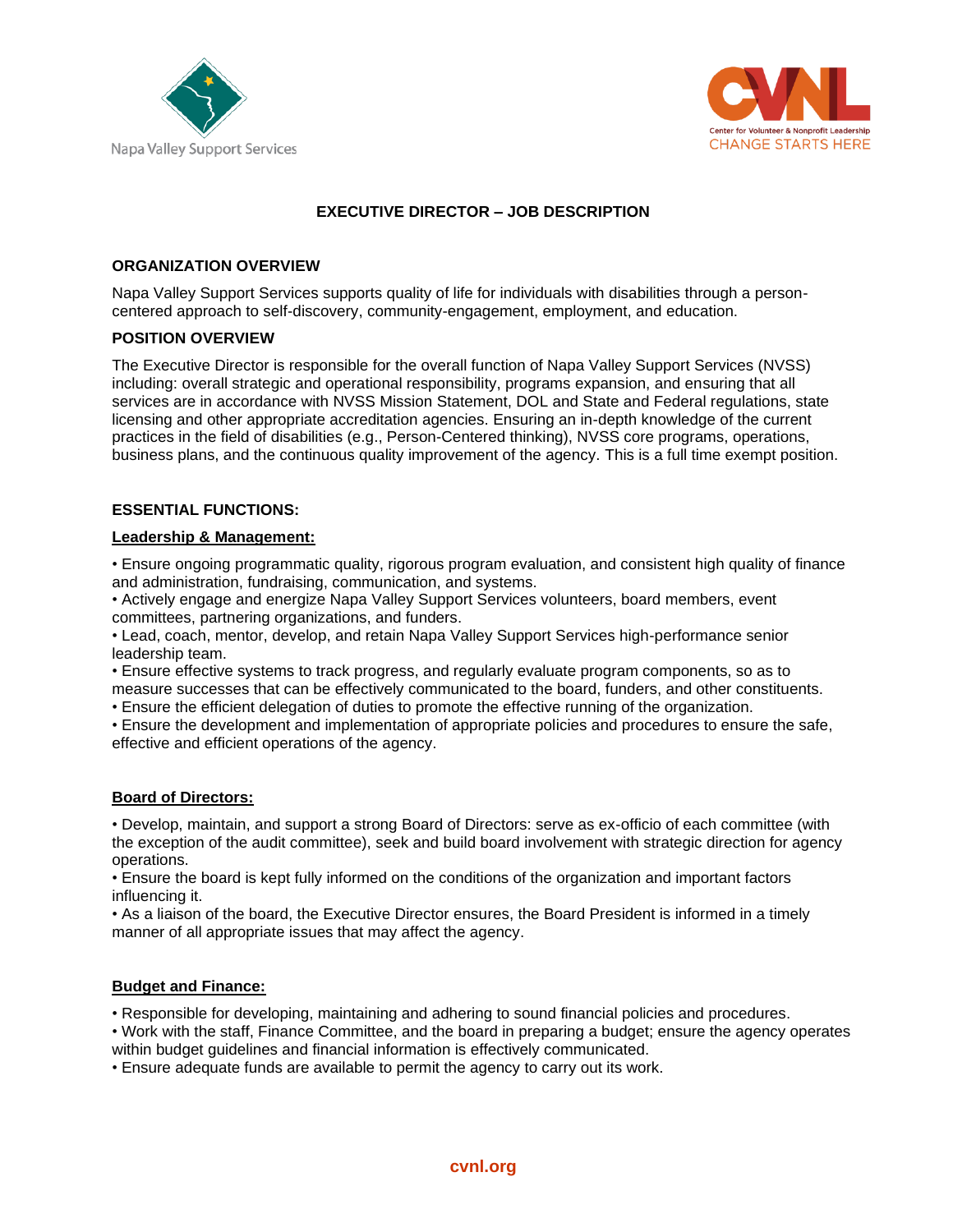



# **Public Relations, Marketing and Education:**

- Research and participate in Local, State and Federal functions to benefit the organization.
- Research and develop opportunities for new and alternative funding for current and new programs.
- Provide presentations to public and private agencies that will benefit the agency and individuals with disabilities.
- Participate and/or become a member of councils, committees, and boards for the benefit of the agency and individuals with disabilities.

• Act as liaison, with other agencies, for the benefit of Napa Valley Support Services and individuals with disabilities.

• Promote positive public relations throughout the community.

## **Employee Relations:**

- Oversee the recruitment, employment, and termination of all personnel, both paid staff and volunteers.
- Approve all job descriptions and ensure sound human resources are in place.
- Ensure an effective leadership team, with appropriate provisions for succession plans in place.
- Encourage and ensure staff and volunteer development and education, and promote staff and volunteers to share their expertise with others.
- Maintain a climate that attracts, retains and motivates a diverse staff of top-quality individuals.

### **Other Expectations:**

• On behalf of the Agency, act as a guardian for a pleasant working environment by being courteous and interacting positively with everyone during work hours.

• Follow the Mandated Reporter requirements by immediately communicating concerns of abuse to entities required by law.

- Ensure professional development of key staff members to benefit the organization.
- Encourage teamwork and work as a team member.
- Provide coverage for the people we support/classes whenever necessary.
- Work as a team member and interact well with other staff members.
- Solve agency issues.
- Interact well with the individuals supported by Napa Valley Support Services.

• Perform other duties that are necessary for the health and continuous quality improvement of the agency and as required by the Board of Directors.

• Take responsibility for actions.

### **Qualifications:**

### **Education:**

Minimum Bachelor's Degree in a related field. Master's Degree in Rehabilitation or a related field preferred.

### **Experience:**

- A Minimum of seven years of experience in an executive leadership position within a rehabilitative setting.
- Experience in fiscal management and budget development.
- Experience developing and leading effective and efficient leadership teams.

### **Other:**

• Skills to support employees to implement philosophies of person-centered practices with the people supported by

### **[cvnl.org](https://cvnl.org/)**